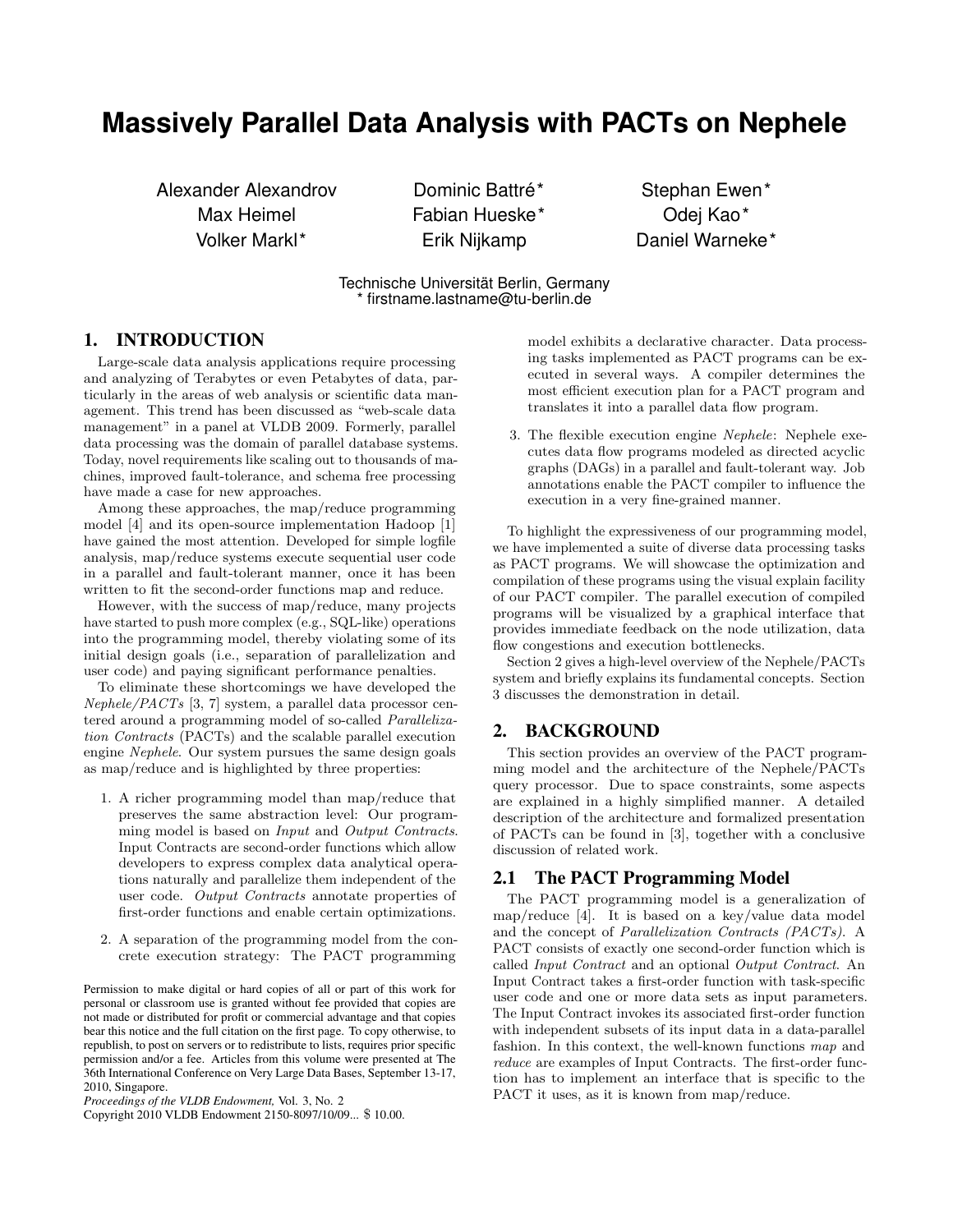

Figure 1: a) Reduce | b) Match

The programmer can attach optional Output Contracts to PACTs to denote certain properties of the user code's output data, which are relevant to the parallelization. The compiler can exploit that information and deduce in some cases, that suitable partitionings or orders exist and reuse them.

Data processing tasks are implemented by providing custom code to PACTs and assembling them to a work flow graph. In the following we list an initial set of Input Contracts and describe them shortly:

- Map The *Map* contract is used to process each key/value pair independently. Every key/value pair becomes an independent subset consisting solely of itself.
- Reduce The Reduce contract partitions key/value pairs by their keys. Every group becomes an independent subset as shown in Figure 1 a). Similar to map/reduce we allow the use of a combiner.
- Cross The Cross contract operates on multiple inputs and builds a distributed Cartesian product over its input sets. Each element of the Cartesian product becomes an independent subset.
- CoGroup The CoGroup contract partitions each of its multiple inputs along the key. Independent subsets are built by combining equal keys of all inputs. Hence, the key/value pairs of all inputs with the same key are assigned to the same subset.
- Match The Match contract operates on multiple inputs. It matches key/value pairs from all input data sets with the same key. All key/value pairs within an independent subset have the same key, but in contrast to CoGroup each subset contains only one key/value pair from each input (cf. Figure 1 b)). Hence, the Match contract associates key/value pairs from its inputs like an inner join on the key, without actually joining them.

While Input Contracts are mandatory components of PACTs, Output Contracts are optional. They allow developers to guarantee certain behaviors of the user code with respect to the properties of the output data. As an example, the developer can attach the Same-Key Output Contract to a function that returns the same key as it was invoked with. The PACT compiler exploits these guarantees to generate more efficient data flow programs. With the mentioned Same-Key Output Contract, the compiler can for example deduce that any key-partitioning on the input data of the function still exists on the output data. The compiler can hence avoid unnecessary repartitioning and therefore expensive data shipping.



Figure 2: Architecture of the Nephele/PACTs prototype

## 2.2 Architecture

Our prototype has a three–tier architecture as shown in Figure 2. To execute a PACT program it is submitted to the PACT Compiler. The compiler translates the program into a data flow program and hands it to the Nephele system for parallel execution. Input/output data is stored in the distributed filesystem HDFS [1]. We will briefly introduce the Nephele system and the PACT compiler in the following.

#### *2.2.1 Nephele*

The Nephele system [7] executes the compiled PACT programs in a parallel fashion. Similar to systems like Dryad [5], Nephele considers incoming jobs to be DAGs with vertices being subtasks and edges representing communication channels between these subtasks. Each subtask is a sequential program, which reads data from its input channels and writes to its output channels. The initial DAG representation does not reflect parallel execution. Prior execution, Nephele generates the parallel data flow graph by spanning the received DAG. Thereby, vertices are multiplied to the desired degree of parallelism. Connection patterns that are attached to channels define how the multiplied vertices are rewired after spanning. During execution Nephele takes care of resource scheduling, task distribution, communication as well as synchronization issues. Moreover, Nephele's fault-tolerance mechanisms help to mitigate the impact of hardware outages.

Unlike existing systems, Nephele offers to annotate jobs with a rich set of parameters, which influence the physical execution. For example, it is possible to set the desired degree of data parallelism for each subtask, assign particular sets of subtasks to particular sets of compute nodes or explicitly specify the type of communication channels between subtasks. With respect to the PACT layer we leverage these parameters to translate optimization strategies of the PACT compiler into scheduling hints for the execution engine.

Currently, Nephele supports three different types of communication channels: Network, in-memory, and file channels. While network and in-memory channels allow the PACT compiler to construct low-latency execution pipelines in which one task can immediately consume the output of another, file channels collect the entire output of a task in a temporary file before passing its content on to the next task. As a result, file channels can be considered check points, which help to recover from execution failures.

Further details about Nephele can be found in [7].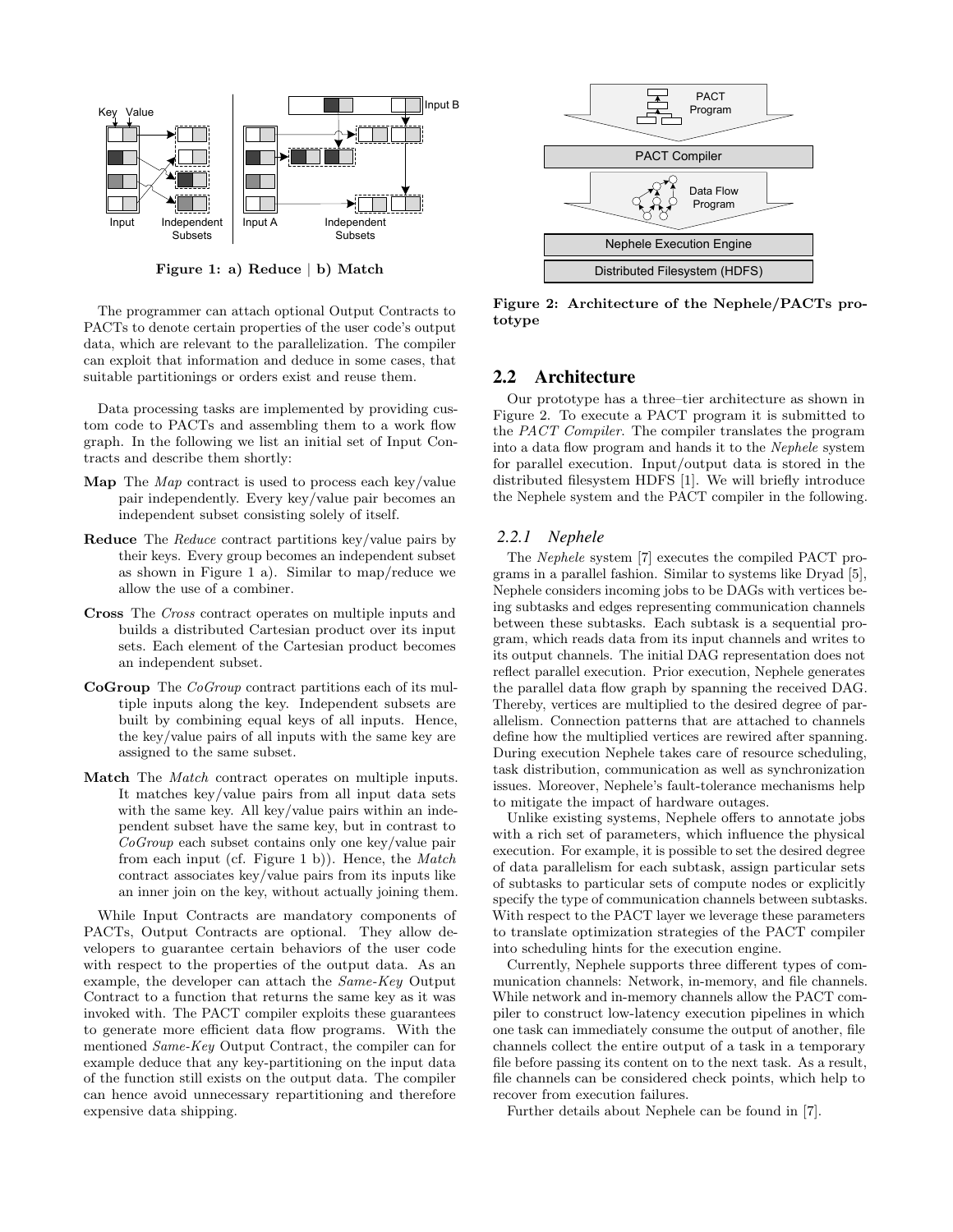#### *2.2.2 The PACT Compiler*

The PACT compiler translates a PACT program into a Nephele DAG. In contrast to map/reduce [4], our system separates programming model and execution strategy. Due to the declarative character of the PACT programming model, the PACT compiler can choose from several execution plans with varying costs for a single PACT program. In the following, we discuss some optimization opportunities and describe the generation of Nephele DAGs.

- Optimizing a single PACT PACTs exhibit a declarative character. They define which independent subsets are generated from the input data and provided to separate instances of the user function, but do not define how that is actually achieved. A single Input Contract can be fulfilled by multiple execution strategies. Among the strategies we consider, several were devised by research on parallel database systems such as repartitioning, broadcasting, and symmetric-fragmentation-andreplication. As an example, the Match contract can be satisfied using either a repartition strategy which partitions all inputs by keys or a broadcast strategy that fully replicates one input to every partition of the other input. Choosing the right strategy can tremendously reduce network traffic and execution time.
- Optimizing a PACT program Similar as in query optimization for relational DBMS, the optimal execution strategy for a PACT program cannot be found by combining the locally optimal choices for all PACTs. The evaluation of a PACT becomes significantly cheaper when existing properties of the data such as partitionings or sort orders can be exploited. Therefore, our PACT compiler works similar as a Selinger-style SQL optimizer [6] which tracks so-called interesting properties. During optimization more expensive plans are spared from pruning if they provide an interesting property which can be utilized later. The PACT compiler exploits information provided by the Output Contracts to infer that the user code preserves certain properties.

Our compiler's cost model considers data shipping costs. Starting with file size information, we use user annotations, such as factors for changing data volume and key cardinalities, to derive reasonable estimations. If reasonable estimates are impossible due to missing annotations, the compiler picks the strategy that performs best on large input sizes.

Transformation to Nephele DAGs After choosing the execution plan for a PACT program, the PACT compiler must transform it into a Nephele DAG. As described in Section 2.2.1, a Nephele DAG consists of sequential code blocks (vertices) and communication channels (edges). The compiler wraps the user function of each PACT with PACT code and maps it to a vertex in the Nephele DAG. The wrapping PACT code invokes the user code with an independent subset of data according to its Input Contract and receives its output. The execution strategy for a PACT is reflected in three aspects within the Nephele DAG: First, in the wiring pattern between the subtasks. Second, in the PACT code that calls the user code, and finally in the PACT code which receives and forwards the data in the preceding vertex.

# 3. DEMONSTRATION

To demonstrate the power and applicability of our approach we will give a live demonstration of the Nephele/ PACTs prototype. Our demo will cover all steps from task implementation to result computation. First, we will show how data processing tasks are implemented as PACT programs. The demo continues with the compilation of a task. A visualization of the compiled task provides insight into the optimization capabilities of Nephele/PACTs. Finally, a graphical interface displays the progress of the task's parallel execution. In the remainder of this section we will discuss these steps in details and present a running example.

# 3.1 Writing a PACT Program

We have implemented a suite of data analysis tasks to demonstrate the expressive power of the PACT programming model. These tasks include selected relational OLAP queries originating from the TPC-H benchmark [2] as well as data mining tasks such as K-Means clustering and frequent-itemset mining on synthetic data sets. Furthermore, we will provide graph algorithms to analyze a previously crawled data set of linked open data. We will show how these tasks are implemented as PACT programs. The compilation and execution of each of these tasks can be shown during the demo.

For the running example we have chosen a simplified query from the TPC-H workload:

```
SELECT l_orderkey, o_shippriority,
       sum(l_extendedprice) as revenue
FROM orders, lineitem
WHERE l_orderkey = o_orderkey
  AND o_custkey IN [X]
  AND o_orderdate > [Y]
GROUP BY l_orderkey, o_shippriority
```


Figure 3: The example PACT program

Figure 3 shows a simplified, graphical representation of the PACT program for the query. Selection and projection are implemented using Map PACTs. The join is expressed using a Match PACT. The Super-Key Output Contract states that the keys produced by the user code are superkeys of the input keys. Finally, the Reduce PACT performs the aggregation.

## 3.2 Compiling a PACT Program

As emphasized in Section 2.2.2, transforming a PACT program to a Nephele DAG inherits large optimization potential. In contrast to classic relational database systems, the PACT compiler must cope with arbitrary user code with unknown semantics. We will present how the PACT compiler generates efficient data flow graphs from our suite of data processing tasks for varying degrees of parallelism. A visual explain tool shows the result of the optimization as depicted in Figure 4. The tool displays the data shipping strategy, local strategy,